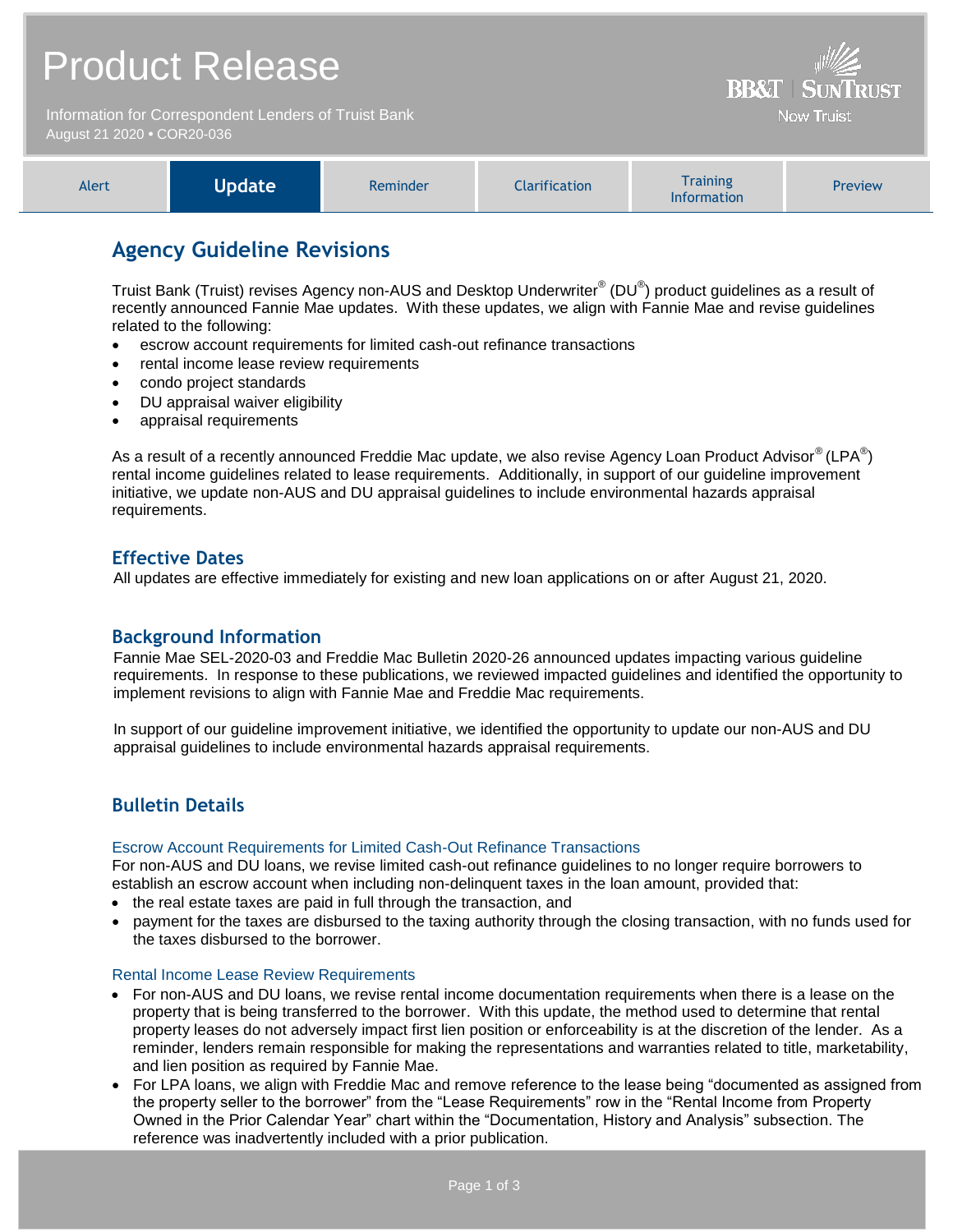# Product Release

Information for Correspondent Lenders of Truist Bank August 21 2020 **•** COR20-036



## **Bulletin Details, continued**

### Condo Project Standards

For non-AUS and DU loans, we revise condo project guidelines as follows:

- Specify that Fannie Mae considers a development to be a condo project anytime it is declared or filed as a horizontal property regime in accordance with local statutes. Exception is made if the local statute provides for the horizontal property regime to be created as a PUD development and the project's legal documents specifically state that the project is a PUD.
- Revise condo environmental hazard assessment guidelines to:
	- $\circ$  clarify that when an environmental hazard is identified, the hazard must be determined to be acceptable or curable through remedial actions
	- $\circ$  specify that some jurisdictions will issue a "no further action" notice to alert the public that all available remediation steps for an environmental hazard have been completed
		- require lenders to determine if the specific condition in the notice renders the project eligible or ineligible based on Fannie Mae's environmental standards

#### DU Appraisal Waiver Eligibility

We clarify that DU may offer an appraisal waiver on a recently constructed property that is 100% complete when there is an existing "as is" prior appraisal for the subject property. For example, an appraisal of the subject property may have been performed for a different lender or borrower, but that loan did not close. The lender may execute the appraisal waiver offer when the loan meets all other eligibility criteria for the transaction.

#### Appraisal Requirements

For non-AUS and DU loans, we revise appraisal requirements to:

- state that whole numbers are required for the Predominant Age and Predominant Price appraisal fields
- include environmental hazards appraisal requirements

#### Before and After Matrix

[Click here](http://www.truistsellerguide.com/manual/cor/products/Cr20-036BA.pdf) to see the before and after matrix that provides a detailed overview of these updates.

#### Revised Materials

Click [Condominium and PUD Approval Requirements,](https://www.truistsellerguide.com/Manual/cor/general/1.06CondoPUD.pdf) [Appraisal Guidelines,](https://www.truistsellerguide.com/Manual/cor/general/1.07Appraisals.pdf) and [Agency Loan Programs](https://www.truistsellerguide.com/manual/cor/products/CAgency.pdf) to review the revised product materials.

## **Former Guidelines**

See the before and after matrix provided in the Bulletin Details section of this bulletin to access the former guidelines.